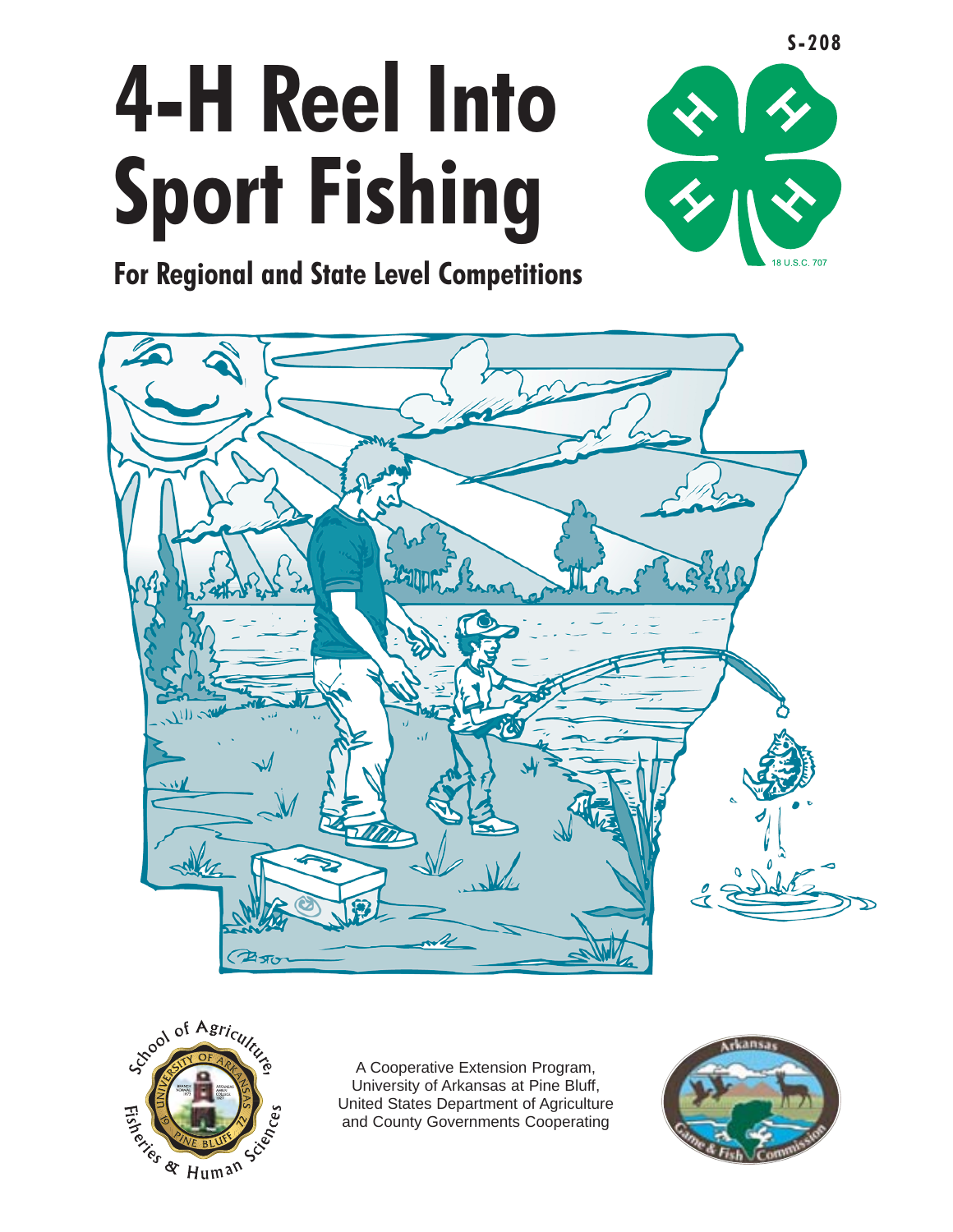## **4-H Reel Into Sport Fishing A Guide to O-Rama Activity**

## **For Regional and State Level Competitions**

Revised 2007 by **George Selden Extension Specialist - Aquaculture/Fish Health**  Department of Aquaculture and Fisheries University of Arkansas at Pine Bluff Original text by Denise Symens, Research Associate

## **Table of Contents**

| Editing, layout and design by<br><b>Debbie Archer</b><br><b>Communications Specialist - Section Leader</b><br>University of Arkansas at Pine Bluff     |
|--------------------------------------------------------------------------------------------------------------------------------------------------------|
| Cover design and illustrations by<br><b>Ariston Jacks</b><br><b>Communications Specialist - Graphic Artist</b><br>University of Arkansas at Pine Bluff |

Accredited by North Central Association of Colleges & Schools, Commission on Institutions of Higher Education, 30 N. LaSalle, Suite 2400, Chicago, Illinois 60602-2504 — 1-800-621-7440/Fax: 312-263-7462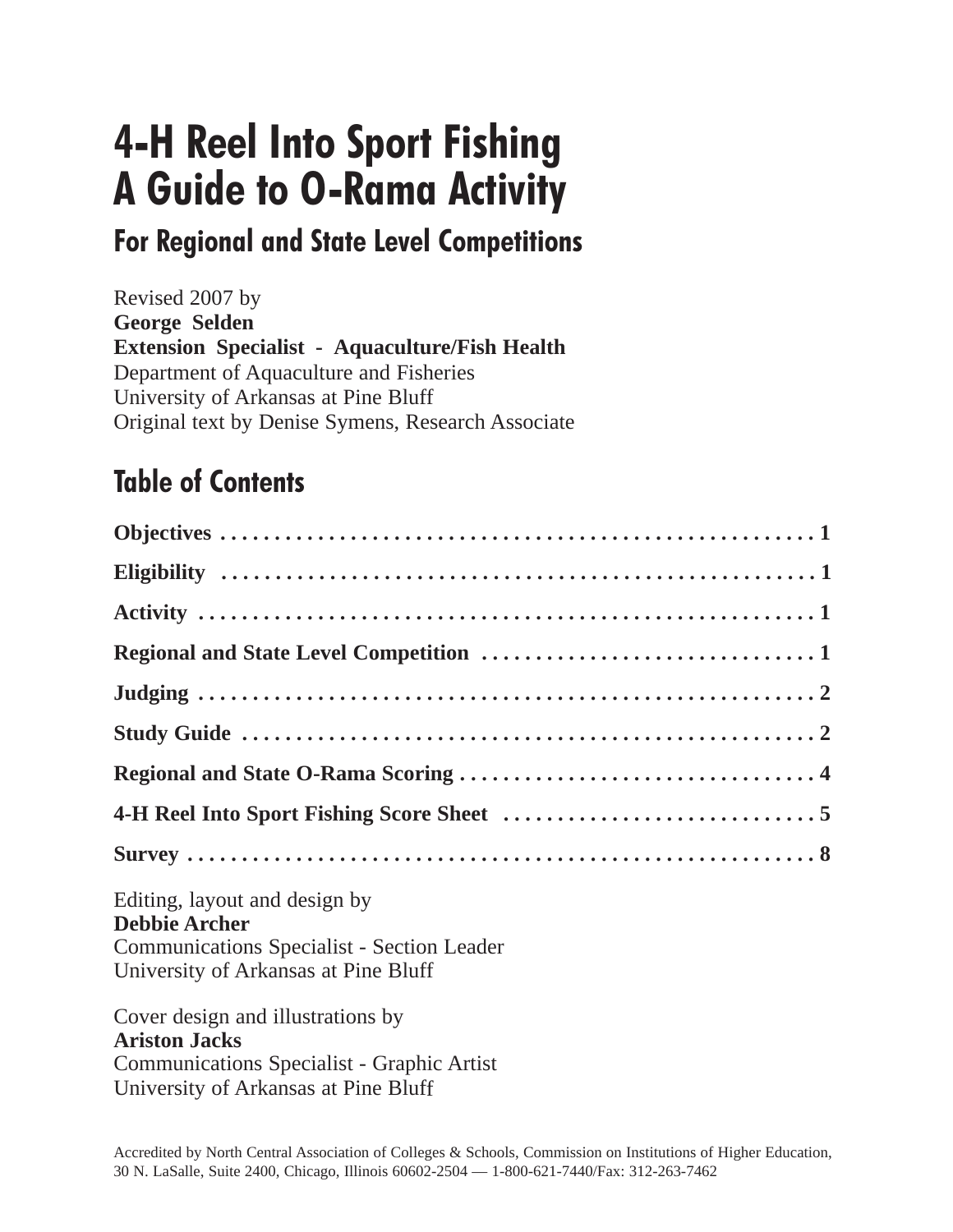## **Reel Into Sport Fishing Regional and State O-Rama – Junior and Senior 4-H'ers Aquaculture and Fisheries**

## **Objectives**

- 1) Targeted life skills: healthy lifestyle choices, responsible citizenship and environmental education.
- 2) To provide opportunity for 4-H'ers to learn about educational and career opportunities in the fields of fisheries management and aquatic sciences. Representatives from universities and state agencies will be available to visit with participants and answer questions.
- 3) To create more interest in recreational fishing.
- 4) To improve knowledge of fishing techniques and fish habitat.

## **Eligibility**

Each county may enter one junior and one senior 4-H member at the Regional 4-H O-Rama. The top five senior 4-H'ers from each Regional O-Rama will be eligible to participate in the State O-Rama.

## **Regional and State Level Competition**

Both junior and senior level activities at the regional and state level will be based on information in the Level One 4-H Sportfishing Project Activity Guide, *Take the Bait*. Every county office was delivered a set of Sportfishing Project Activity Guides when they were issued in 2001. Additional copies of this book are available from the National 4-H Cooperative Curriculum System website, www.n4hccs.org. Specific information found in the book, such as fishing methods, safety and aquatic ecology, will be suitable material for the competitions.

Additional information regarding fish identification, habitat and fishing methods can be found in *Beginner's Fishing Guide* and *Arkansas Sport Fish Identification Pocket Guide*, both published by the Arkansas Game and Fish Commission and available at 1-877-676-6963.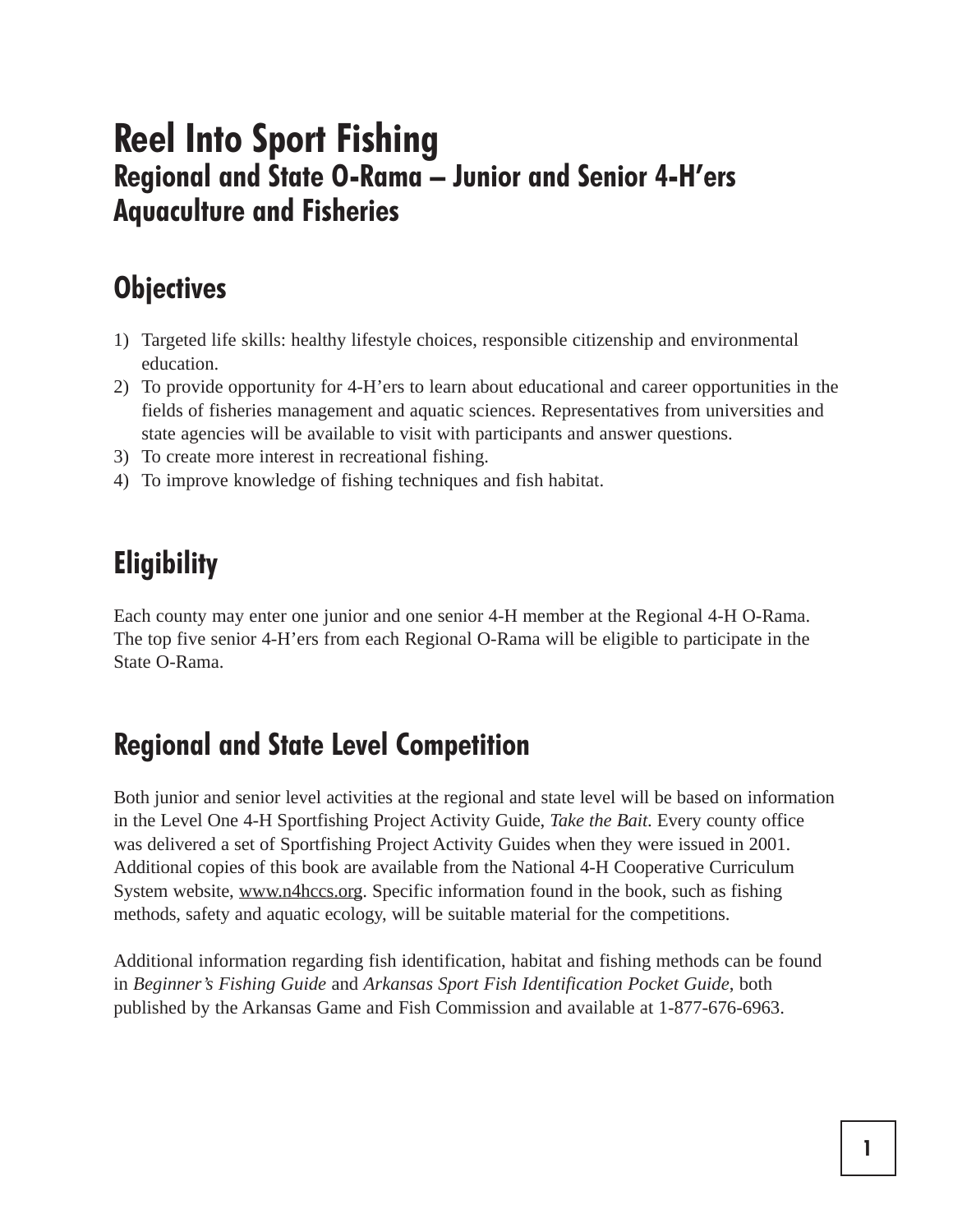## **Judging**

#### **County**

Each contestant will be judged on tackle identification and knot tying. In addition, seniors will be required to identify five common Arkansas fish species and determine the best location (habitat) to catch each fish. The points and score sheets are outlined in *4-H Reel Into Sportfishing* (S207).

#### **Regional and State**

Each contestant will be judged on tackle and fish identification, water safety, aquatic ecology and knot tying. In addition, seniors will also be required to know information about specific Arkansas fish species and determine the best location (habitat) and equipment to catch each of the fish. An explanation of regional and state scoring is included within this booklet.

#### **Awards**

The first place winner will receive a trophy (Junior and Senior Division at Regional 4-H O-Rama; Overall winner at Arkansas 4-H O-Rama). Second, third, fourth and fifth places will receive ribbons. No ribbons will be awarded for zero scores. Fishing tackle donated by the Arkansas Game and Fish Commission will be given as prizes to first, second and third place participants in the junior and senior divisions at the regional and state competitions.

## **Study Guide**

The three *Sportfishing Project Activity Guide* books are great for a 4-H project idea, especially if you enjoy the outdoors and love to fish. The Level One 4-H Sportfishing Project Activity Guide, *Take the Bait*, supplies the content for this event at the Regional and State 4-H O-Ramas. Below is a list of skills and concepts that 4-H'ers should know prior to the event. Unless otherwise noted, all page numbers refer to Level One 4-H Sportfishing Project Activity Guide, *Take the Bait*.

This event will be conducted in four sections: angling skills, tackle skills, aquatic ecology and fish identification. 4-H'ers will be judged based on performing skills and answering written questions, such as multiple choice, matching, fill-in-the-blanks and drawing a diagram, as described on page 3.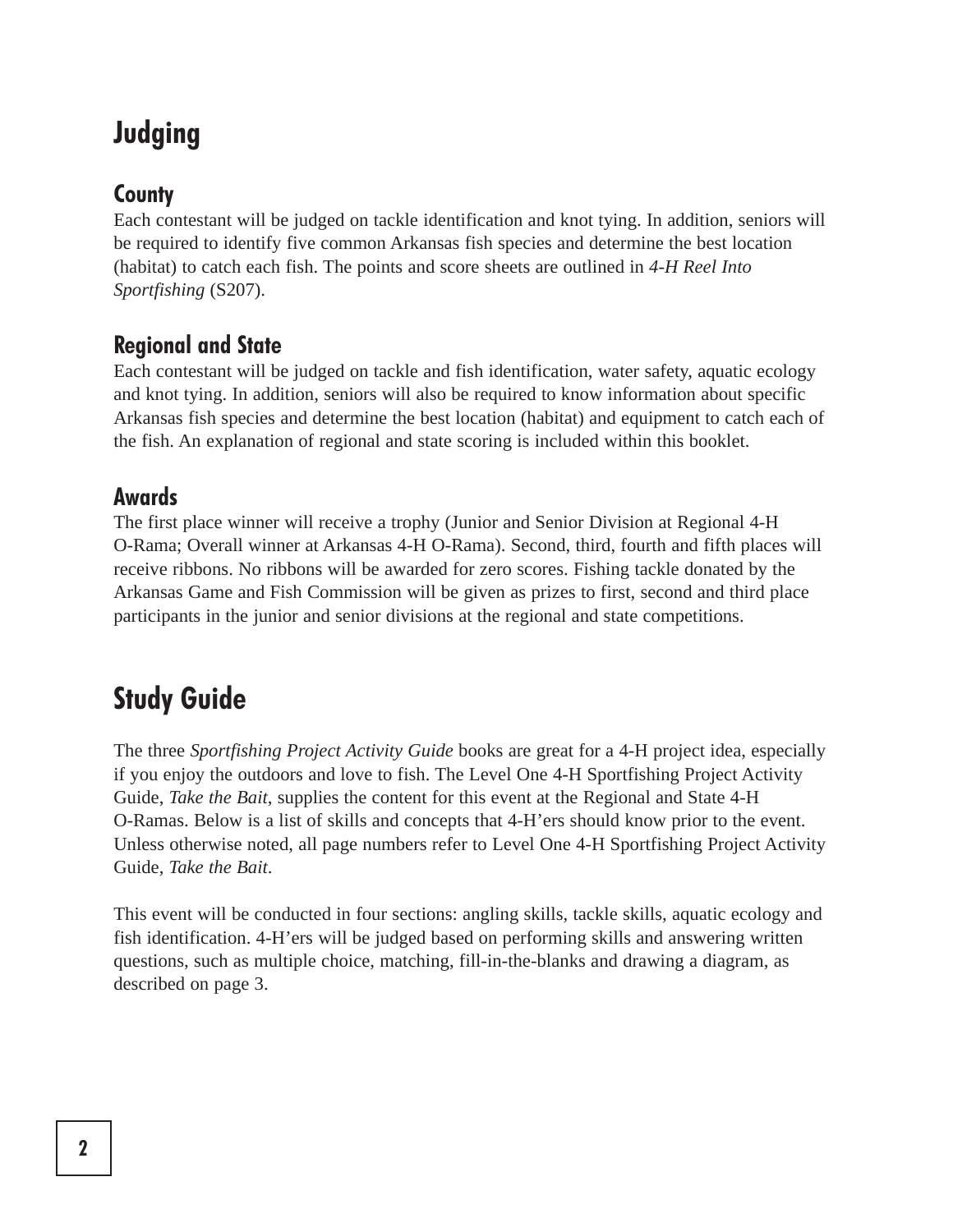## **Juniors and Seniors**

#### **Angling Skills**

- 1) Learn to tie the four knots listed in "Knots to Attach Snaps, Swivels, Lures, Flies, Sinkers and Hooks" on page 9, and be prepared to tie these knots at the competition.
- 2) Be prepared to diagram a bobber and bottom-fishing rig as described in "Rigging" on page 15.

#### **Tackle Skills**

- 1) Study and learn the various tackle and their uses listed in "Tackling Tackle" on page 16. Be prepared to identify five specific tackle and describe their uses while fishing.
- 2) Learn about building you own survival kit described in "Fishing Deeper" on page 19. Be prepared to identify or list five articles found in a survival kit.

#### **Aquatic Ecology**

- 1) Be prepared to answer questions about water temperature and fish as described in "Water Temperatures and Fish" on page 23 of *Take the Bait* and pages 10 and 13 of *Beginner's Fishing Guide*.
- 2) Be prepared to answer five questions about the water cycle based on information found in "Water Cycle" on page 27.
- 3) Study and learn the parts of a fish in "Sharp Teeth, Sharp Spines" on page 32 of *Take the Bait* and pages 4 and 5 of *Arkansas Sport Fish Identification Pocket Guide*. Be prepared to label five parts of a fish.

#### **Fish Identification**

1) Be able to identify five Arkansas fish that are presented either live, preserved, as replicas or in pictures. The Arkansas Game and Fish Aquarium will be at many of the regional and state O-Ramas, and you may be asked to identify five fish in the aquarium at the competition. A good resource for fish identification is the *Arkansas Sport Fish Identification Pocket Guide*, available from the Arkansas Game and Fish Commission (1-877-676-6963).

#### **Seniors**

1) Seniors will answer five questions about where specific fish live, how the fish looks, best water temperature, baits used for catching fish and the best time of year to catch specific fish as described in "Know Your Fish" at the bottom of pages 12 and 20 of *Take the Bait*  and pages 4 and 17 of *Beginner's Fishing Guide*.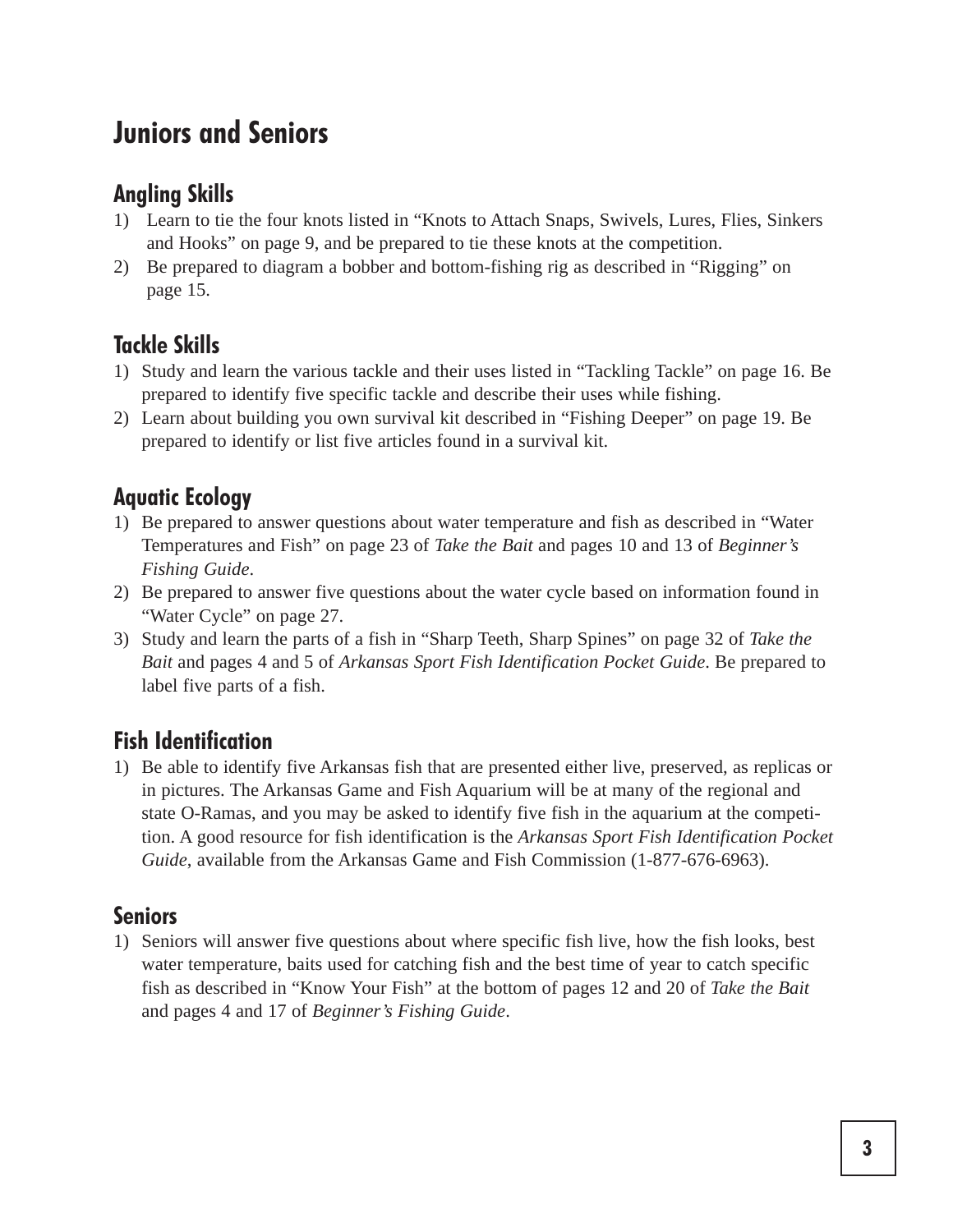## **Regional and State O-Rama Scoring**

| 1) | Angling Skill                   |                                                                   |
|----|---------------------------------|-------------------------------------------------------------------|
|    | Knots                           | 40 points (10 points each knot)                                   |
|    | Rigging                         | 10 points (5 points each rig diagram)                             |
|    | <b>Total Points</b>             | 50 points                                                         |
| 2) | <b>Tackle Skills</b>            |                                                                   |
|    | <b>Tackle ID</b>                | 25 points (5 points for each of five tackle questions)            |
|    | Survival Kit                    | 10 points (2 points for each of five survival items listed)       |
|    | <b>Total Points</b>             | 35 points                                                         |
| 3) | <b>Aquatic Ecology</b>          |                                                                   |
|    | Water Temp and Fish             | 25 points (5 points for each of five questions)                   |
|    | Water Cycle                     | 10 points (2 points for each of five questions)                   |
|    | Parts of a Fish                 | 10 points (2 points for each part of a fish correctly identified) |
|    | <b>Total Points</b>             | 45 points                                                         |
| 4) | Fish ID                         | 25 points                                                         |
|    |                                 | (5 points for each of five fish correctly identified)             |
|    | <b>Total Points</b>             | 25 points                                                         |
|    | <b>Grand Total</b>              | 155 points                                                        |
|    | (Juniors)                       |                                                                   |
|    | Seniors Include:                |                                                                   |
| 5) | Know Your Fish                  | 50 points (10 points for each of five questions)                  |
|    | <b>Grand Total</b><br>(Seniors) | 205 points                                                        |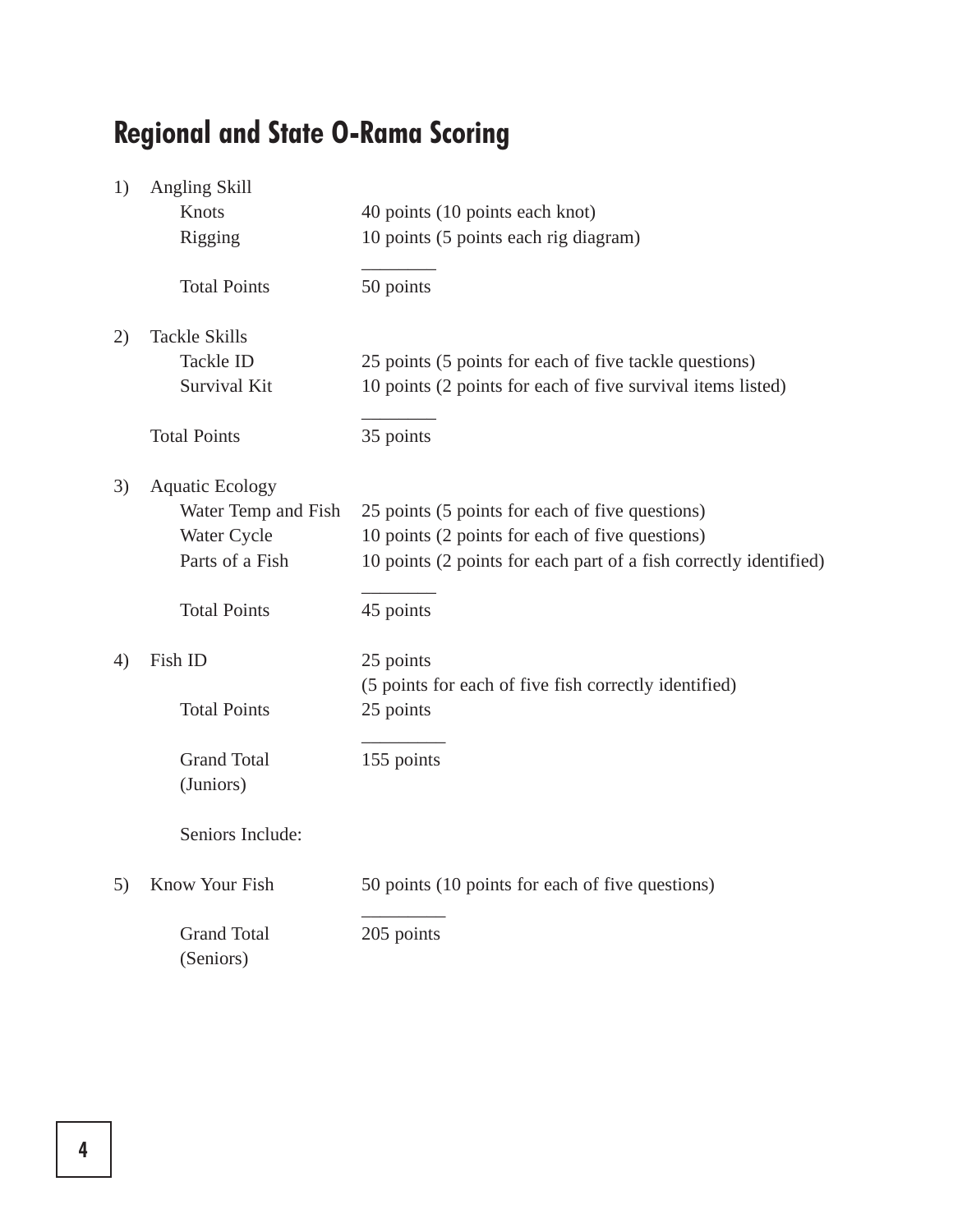## **4-H Reel Into Sport Fishing Regional & State Level**

|                                                     |                                                       |  |  |                   | <b>TOTAL SCORE</b> |
|-----------------------------------------------------|-------------------------------------------------------|--|--|-------------------|--------------------|
|                                                     |                                                       |  |  |                   |                    |
|                                                     |                                                       |  |  |                   |                    |
|                                                     | <b>COUNTY: REGION</b> (circle one) <b>NE NW SE SW</b> |  |  |                   |                    |
| <b>JUNIOR</b> or <b>SENIOR</b> (circle one)         |                                                       |  |  |                   |                    |
|                                                     | <b>ANGLING SKILLS: RIGGING</b> (10 point diagram)     |  |  |                   | Score:             |
| Draw a diagram below of rigging for bottom fishing: |                                                       |  |  | (Total 10 points) |                    |

#### **ANGLING SKILLS: KNOTS Score:**

Knots: (10 points/knot) **(Total 40 points)** 

**1) Palomar Knot** 

**2) Turtle Knot** 

**3) Snell Knot** 

**4) Improved Cinch Knot** 

**TACKLE IDENTIFICATION** (5 points for each question) **Score: Score:** 

- 1) Name of tackle:
- 2) Name of tackle:

3) Name of tackle:

4) Name of tackle:

5) Name of tackle:

**(Total 25 points)**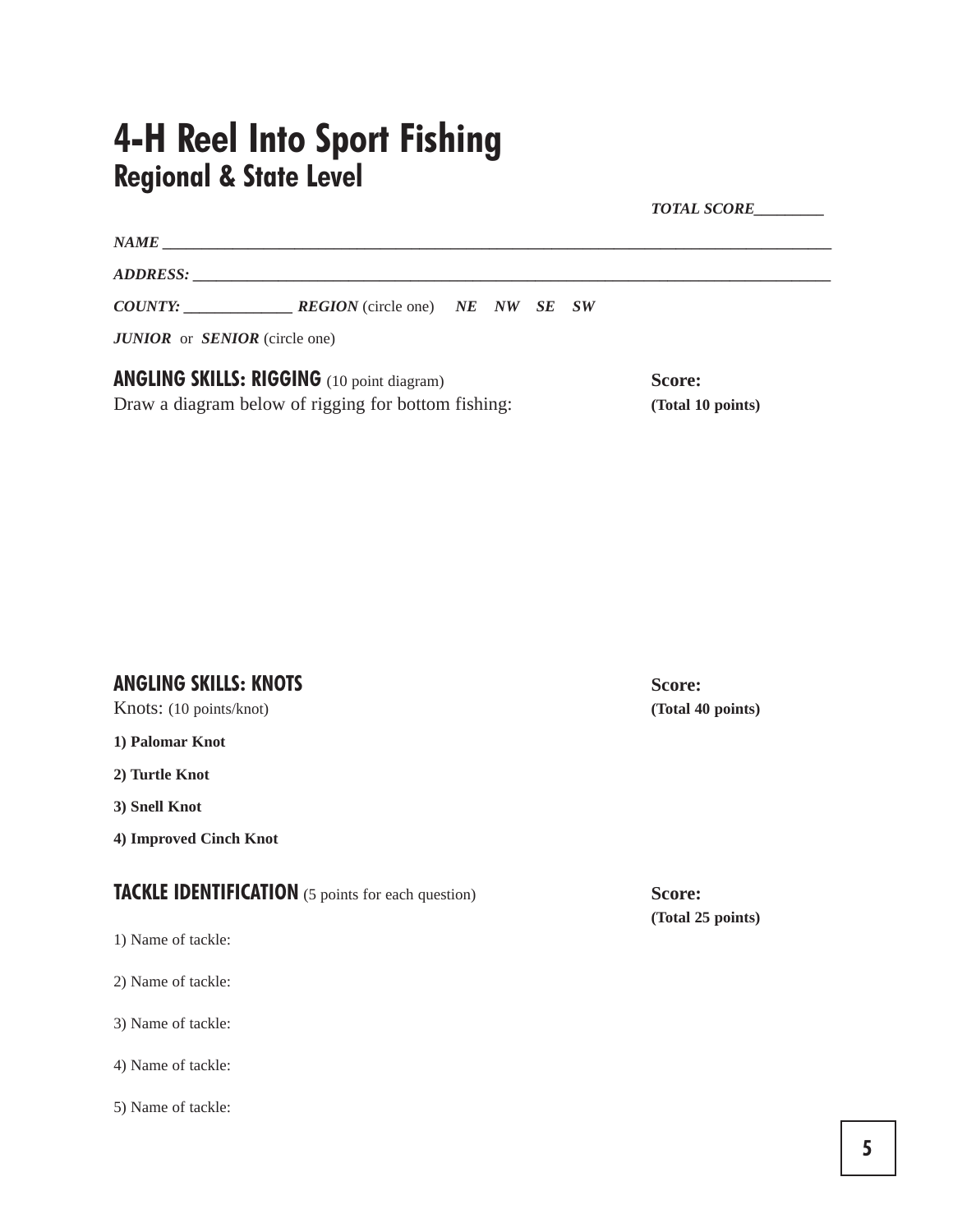#### **WATER TEMPERATURES AND FISH <b>SCOTE:** Score:

**Circle the correct answers!** (5 points for each question) (Total 25 points)

- 1) What type of water system will have a different water temperature at the surface and the bottom? a) Deep Water Lake b) Stream
- 2) Which temperature is in the preferred water temperature range for smallmouth bass? a)  $62^{\circ}F$  b)  $68^{\circ}F$  c)  $74^{\circ}F$
- 3.) Which temperature is in the preferred water temperature range for channel catfish? a)  $52^{\circ}F$  b)  $84^{\circ}F$  c)  $75^{\circ}F$
- True or False 4) Maximum water temperature (a hot day in the summer) is the least important restriction on what types of fish that can be found in a water body.
- True or False 5) Cool water fish prefer water below 70°F.



Picture courtesy of U.S. Fish and Wildlife Service, National Conservation Training Center - Publications and Training Materials, creator Duane Raver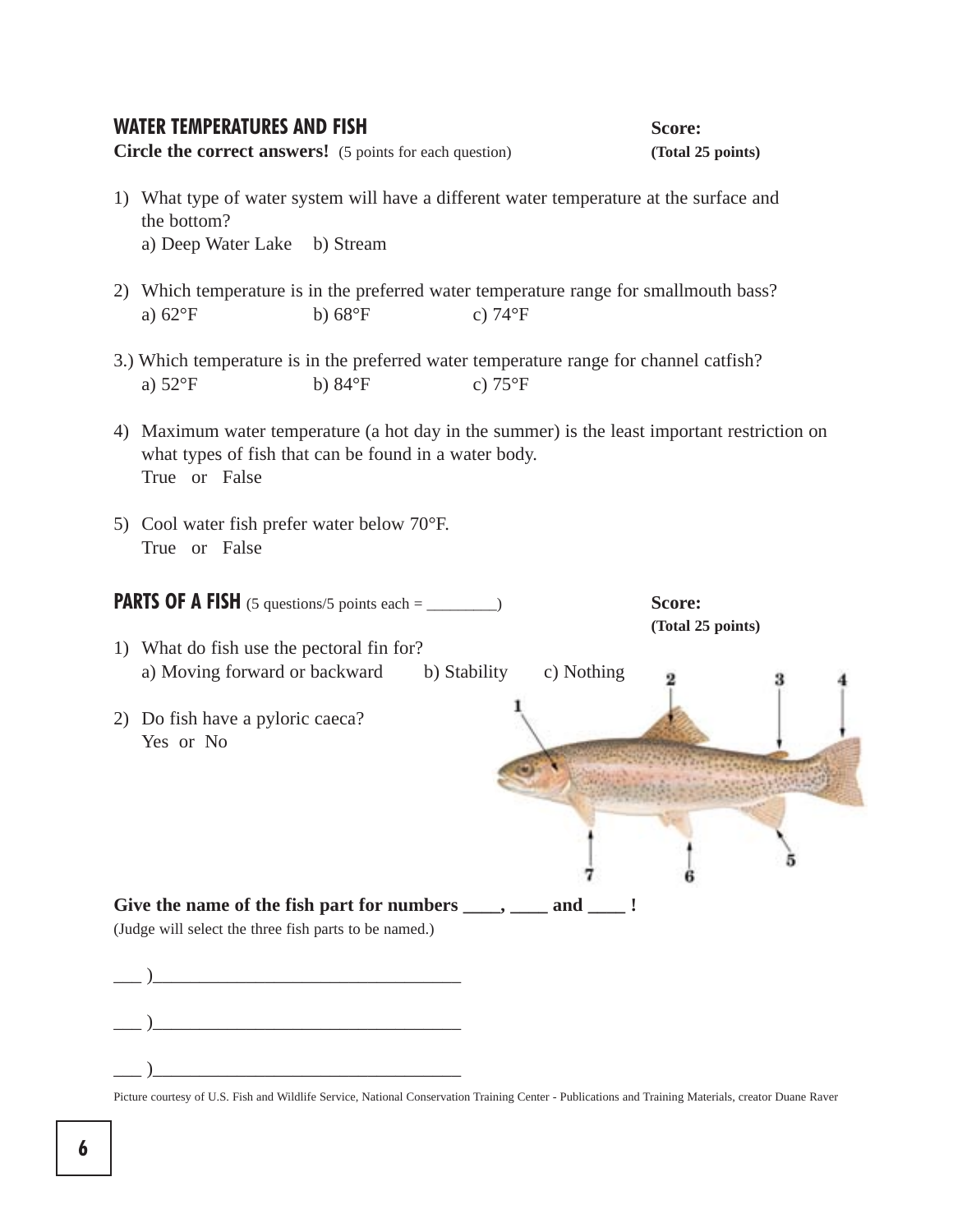| <b>WATER CYCLE</b> (10 points each)                                                                     | Score:<br>(Total 30 points) |
|---------------------------------------------------------------------------------------------------------|-----------------------------|
| 1) Is water recycled?<br>Yes No                                                                         |                             |
| 2) The average person could go how many days without water?<br>a) 1 day b) 3 days c) 5 days d) one week |                             |
| 3) What percentage of the earth's water is fresh water?                                                 |                             |
| <b>FISH ID</b> (5 fish at 10 points each)                                                               | Score:                      |
| $\begin{array}{c} 1 \end{array}$                                                                        | (Total 50 points)           |
| 2) $\frac{1}{2}$                                                                                        |                             |
| $\begin{array}{c}\n3) \end{array}$                                                                      |                             |
|                                                                                                         |                             |
|                                                                                                         |                             |
| <b>SENIORS ONLY!</b>                                                                                    |                             |
| <b>KNOW YOUR FISH</b> (5 questions worth 5 points each)                                                 | Score:<br>(Total 25 points) |
| 1) What is the average size (range) of a crappie in pounds?                                             |                             |

2) Which is an excellent fish for ice fishing? Bluegill or Crappie (circle one)

3) What type of water body does the crappie prefer? \_\_\_\_\_\_\_\_\_\_\_\_\_\_\_\_\_\_\_\_\_\_\_\_\_\_\_\_\_

4) What is the optimum water temperature range for bluegill? \_\_\_\_\_\_\_\_\_\_\_\_\_\_\_\_\_\_\_

5) Where is the best location in the water to find a bluegill?

**TOTAL SCORE** \_\_\_\_\_\_\_\_\_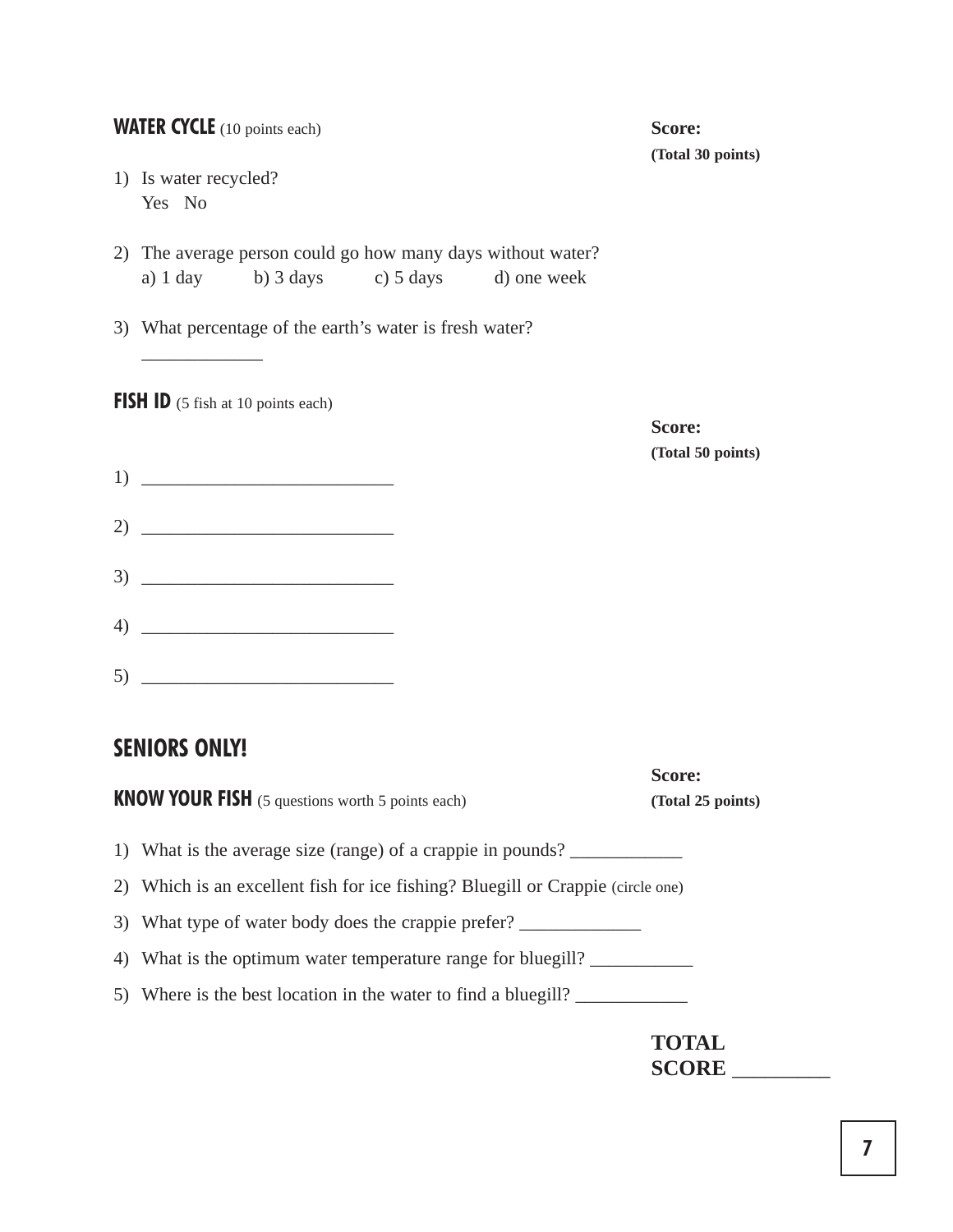## **Survey of This Activity**

| 1) Did you enjoy participating in this activity? | Yes | No | Neutral  |
|--------------------------------------------------|-----|----|----------|
|                                                  |     |    |          |
|                                                  |     |    |          |
|                                                  |     |    |          |
|                                                  |     |    |          |
| 5) Will you participate in this activity again?  | Yes | No | Not Sure |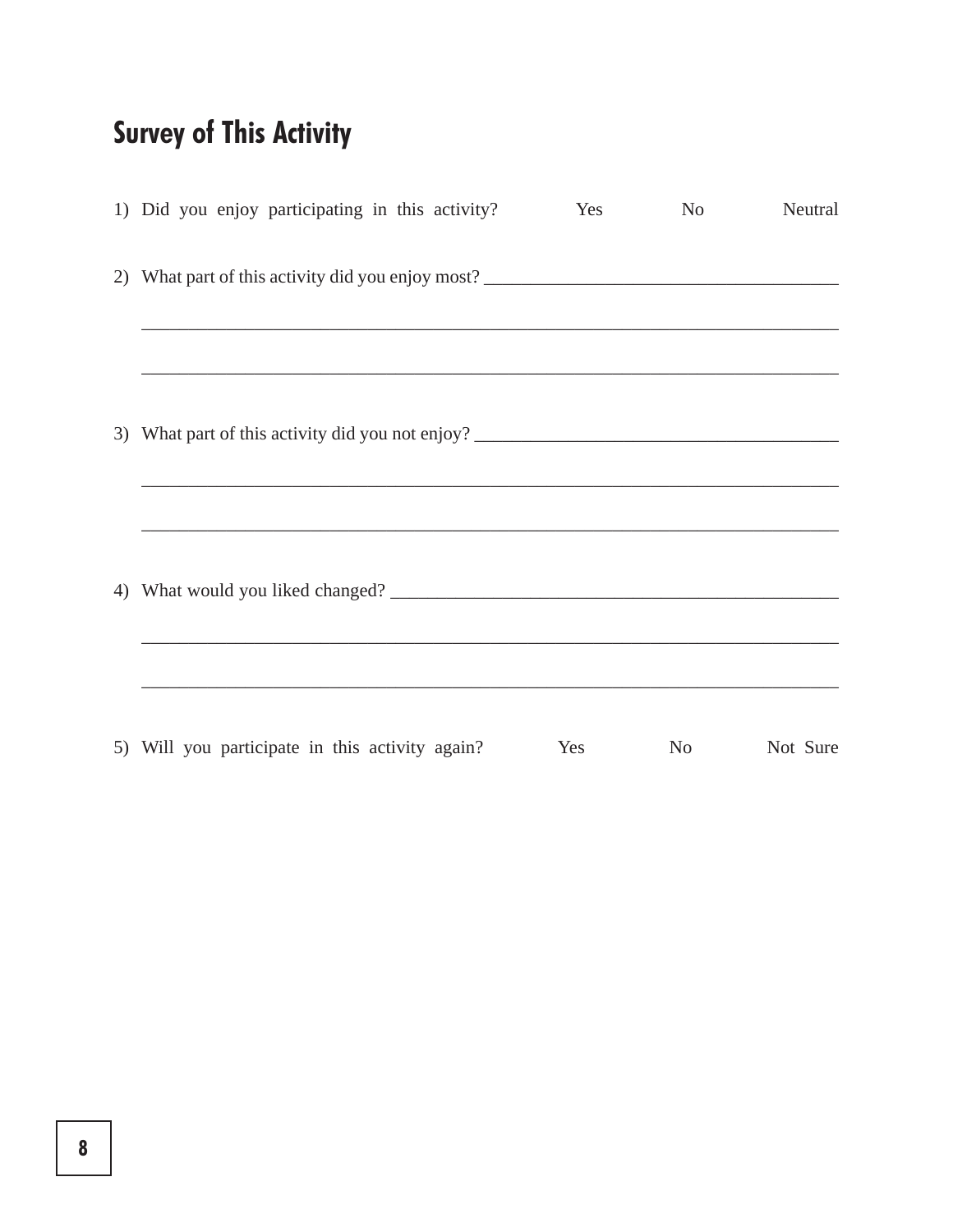## **What Is 4-H Work?**

4-H work is that part of the program of the Cooperative Extension System of the University of Arkansas which serves youth. Young people between the ages of 5 and 19 organize themselves into a 4-H club with their own officers, adult leaders and local programs. The primary purpose of 4-H work is to develop in boys and girls leadership, initiative, citizenship and character, and to teach them certain subject matter.

## **The 4-H Club Pledge**

I pledge:

my Head to clearer thinking,

my Heart to greater loyalty,

my Hands to larger service,

my Health to better living,

for my club, my community my country and my world.

## **The 4-H Club Motto**

To Make the Best Better.

## **The 4-H Club Emblem**



The 4-H emblem is a four-leaf clover with the letter "H" on each leaf. The four "H's" stand for Head, Heart, Hands and Health.

## **The 4-H Club Colors**

GREEN: Nature's most common color is emblematic of springtime, life and youth. WHITE: Symbolizes purity and high ideals.

This publication was provided to you through the Cooperative Extension System of the University of Arkansas, represented in your county by your county Extension agents.